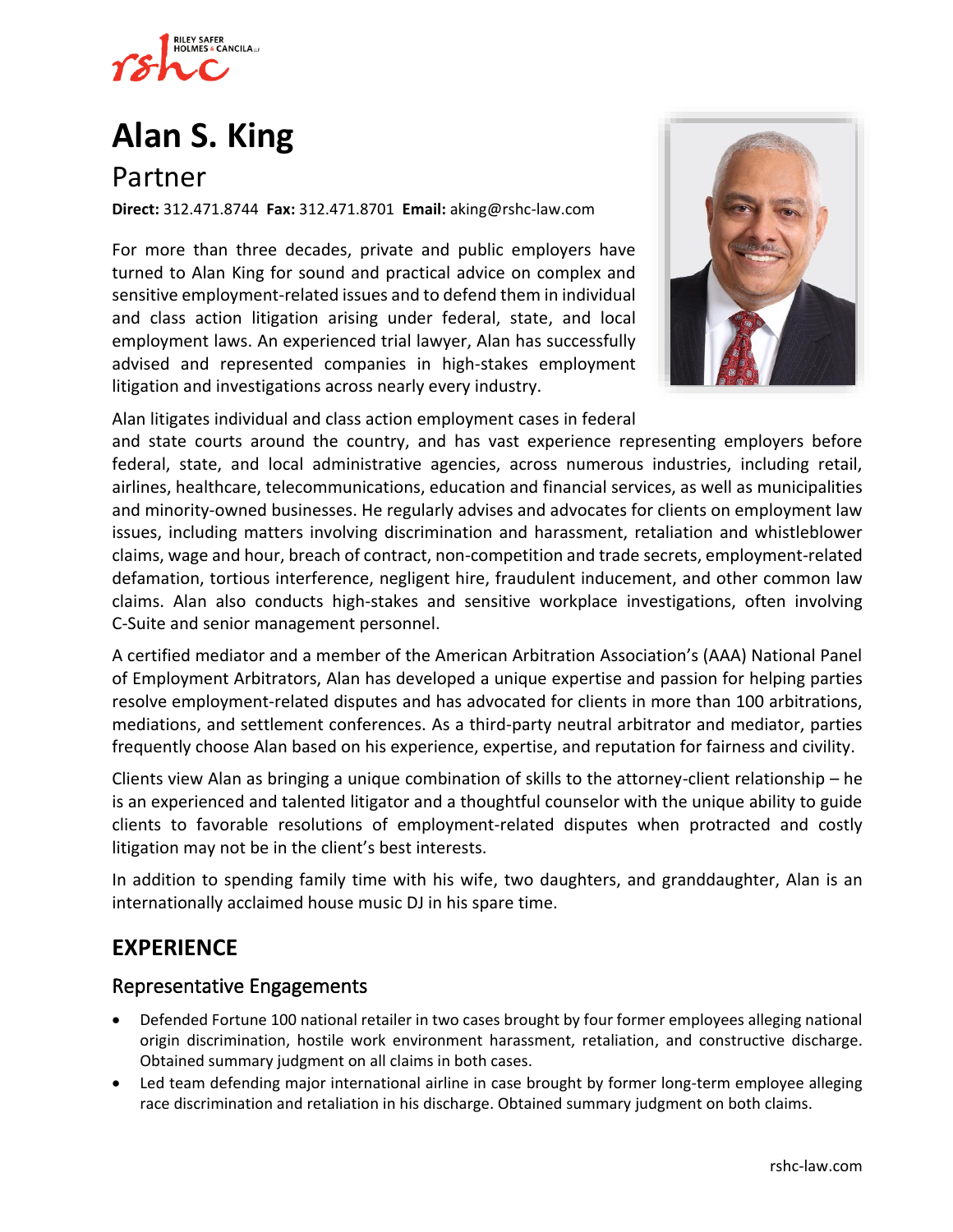

- Obtained dismissal of numerous claims, including all class claims, in putative nationwide class action against Fortune 100 retailer alleging race, national origin, and ethnicity discrimination against Cuban employees.
- Defended hospital in action brought by former employee alleging age and national origin discrimination and hostile work environment. After obtaining summary judgment in the district court on all counts, Alan argued the appeal in the U.S. Circuit Court of Appeals for the  $7<sup>th</sup>$  Circuit, which affirmed the district court in all respects.
- Defended hospital system in two age discrimination actions brought by former employees who were terminated from different system hospitals. Following discovery, the courts granted the hospitals' motions for summary judgment and dismissed both cases with prejudice.
- Led trial team on behalf of major municipality and high-ranking police department personnel in employment discrimination action filed by a female police officer alleging gender discrimination and retaliation under Title VII and Section 1983. The case received significant media attention prior to trial, and the plaintiff was seeking several million dollars in damages. After a two-week jury trial, the jury returned verdicts for the City and all individual defendants on all counts. All verdicts were affirmed on appeal by the Seventh Circuit Court of Appeals.
- Defended international ink company in American Arbitration Association case brought by former sales rep alleging she was sexually harassed and subjected to discrimination in her compensation. After a twoday arbitration hearing in Atlanta, Georgia, the arbitrator ruled in favor of our client on all claims.
- Represented major municipality and the City's Mayor in high-profile litigation in federal and state courts arising from plaintiff's separation from employment as the City's Fire Commissioner. The United States District Court granted defendants' motion to dismiss the federal action, including dismissal with prejudice of plaintiff's federal constitutional claims under 42 U.S.C. Section 1983. Subsequently, after plaintiff refiled certain tort claims in state court, the state court granted defendants' motion to dismiss and dismissed all pending claims with prejudice.
- Served with the consent of both parties as court-appointed Consent Decree Monitor in connection with a four-year Consent Decree resolving race and national origin hiring discrimination lawsuit filed by the EEOC.
- Defended major municipality and negotiated favorable settlement without class certification in putative class action alleging race discrimination against African-Americans; negotiated "no action" termination of related investigation by U.S. Department of Labor Civil Rights Division.

## **CREDENTIALS**

#### Education

Northwestern University, School of Professional Studies, Mediation Skills Training Program, Certified Mediator, 2017

University of Illinois College of Law, J.D., 1988 Augustana College, B.A., Political Science, 1985

#### Bar Admissions

Illinois

U.S. Court of Appeals for the Sixth Circuit

- U.S. Court of Appeals for the Seventh Circuit
- U.S. District Court for the Northern District of Illinois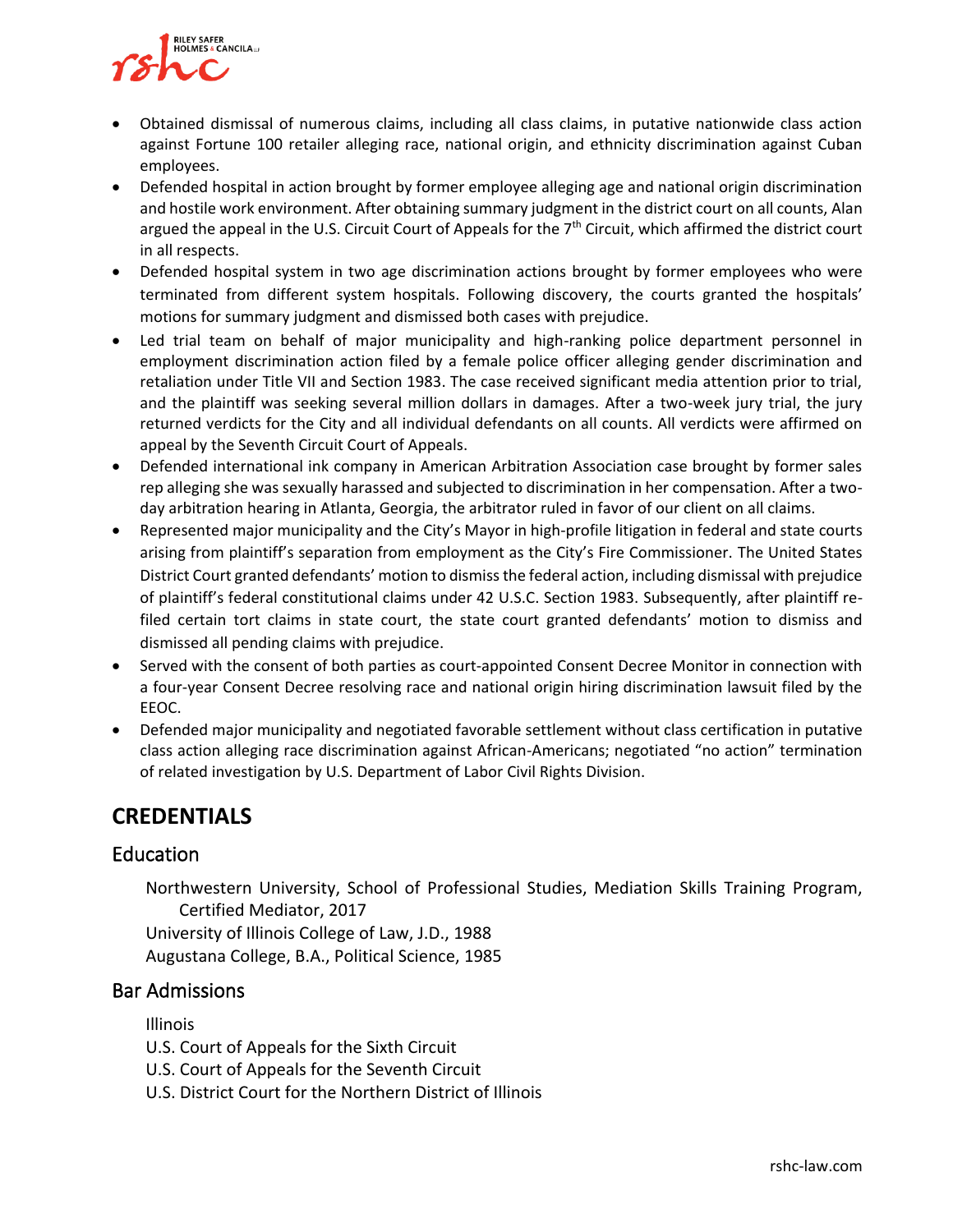

#### Professional Memberships

American Arbitration Association National Panel of Employment Arbitrators Resolution Systems Institute Board Member Federal Bar Association Chicago Chapter, Former Board Member Chicago Committee on Minorities in Large Law Firms Former Board Member

#### Honors & Awards

The Best Lawyers in America, *Best Lawyers® (Employment Law - Management, 2012-2022)* Chicago's Notable Black Leaders and Executives, *Crain's Chicago Business (2021)* Chicago's Notable Minorities in Law, *Crain's Chicago Business (2020)* Illinois Leading Lawyer, *Law Bulletin Media Leading Lawyers (2004-2021)* Illinois Super Lawyers, *Thomson Reuters (2005-2022)* Top 500 Employment Lawyers in America, *Lawdragon (2020-2021)* Nation's Best, *Lawyers of Color (2019)* Chicago's Notable Minority Lawyers, *Crain's Chicago Business (2018)* 40 Illinois Attorneys Under Forty, *Law Bulletin Media (2003)*

## **PUBLICATIONS & PRESENTATIONS**

- "Life Cycle of an Employment Case," (speaker) presentation at Faegre Drinker Biddle & Reath LLP (May 2020)
- "Arbitration and Other ADR Issues," (speaker) presentation at Drinker Biddle & Reath LLP (June 2019)
- "Litigation Potpourri: A Mixture of Aromas from Hot Topics in Class Actions to Managing Litigation in a Hashtag World," (speaker) presentation at Drinker Biddle & Reath LLP (May 2018)
- "The Interplay between Rule 23(c)(4) and the Other Provisions of Rule 23, Including Damages Issues at the Certification Stage," (speaker) ABA Section of Labor and Employment Law 9th Annual Conference (November 2015)
- "Medical Inquiries and Exams Under the Americans with Disabilities Act," (speaker) In-house legal department client presentation (January 23, 2015)